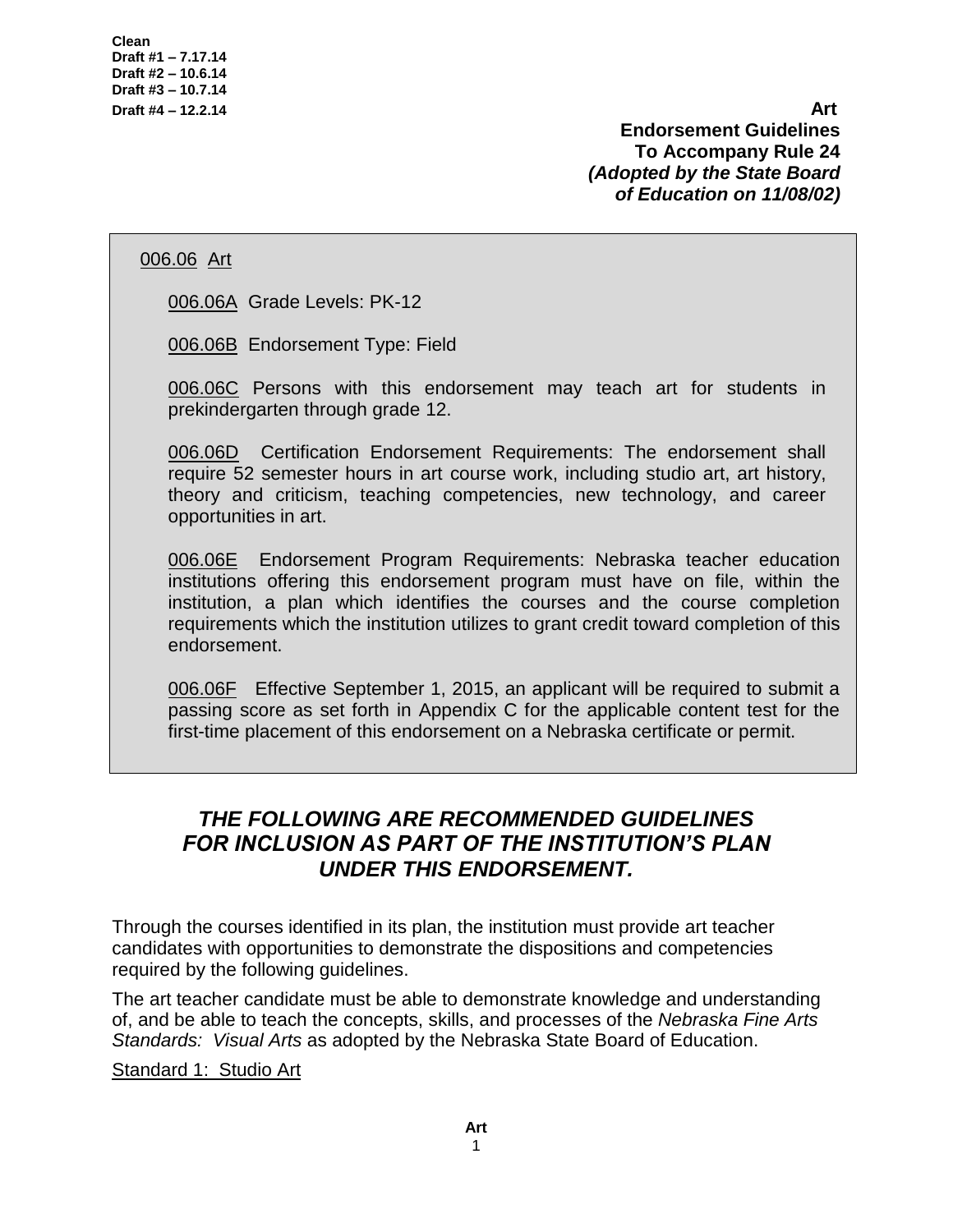**Clean Draft #1 – 7.17.14 Draft #2 – 10.6.14 Draft #3 – 10.7.14** 

## **Draft #4 – 12.2.14 Art Endorsement Guidelines To Accompany Rule 24** *(Adopted by the State Board of Education on 11/08/02)*

The art teacher candidate must demonstrate expressive, technical, procedural, and organizational skills, and conceptual insights developed through studio art experiences. Traditional processes, newer technology and media arts developments, and functional design fields should be included. Art teacher candidates must be aware of, and able to make students aware of, the all-important process of artistic creation from conceptualized image to finished art work.

## Standard 2: Theory and History

The art teacher candidate must demonstrate an understanding of the major styles and periods of art history, analytical methods, and theories of criticism; the development of past and contemporary art forms; philosophies of art; the fundamental and contextual relationships of history and analyses to the making of art; and diverse social, cultural and societal perspectives in art.

#### Standard 3: Process and Current Technology

The art teacher candidate must apply traditional and emerging processes as well as newer technology and media arts developments in instruction.

## Standard 4: Essential Teaching Competencies

The art teacher candidate must be able to connect an understanding of educational processes and structures with an understanding of relationships among the arts, sciences, and humanities, in order to apply art competencies in teaching situations and to integrate art/design into the process of education.

Specific competencies include:

- Element 1. An understanding of child development and the identification and understanding of psychological principles of learning relevant to art education.
- Element 2. An understanding of the content of art, including the philosophical and social foundation underlying art education, so the art teacher candidate is able to express a rationale for selected instruction and curriculum design.
- Element 3. Ability to assess aptitudes, experiential backgrounds, and interests of individuals and groups of students and to devise learning experiences to meet assessed student needs.
- Element 4. Knowledge of current methods and materials available in all fields and levels of art education.
- Element 5. Basic understanding of the principles and methods of developing curricula and the short- and long-term instructional units that comprise them.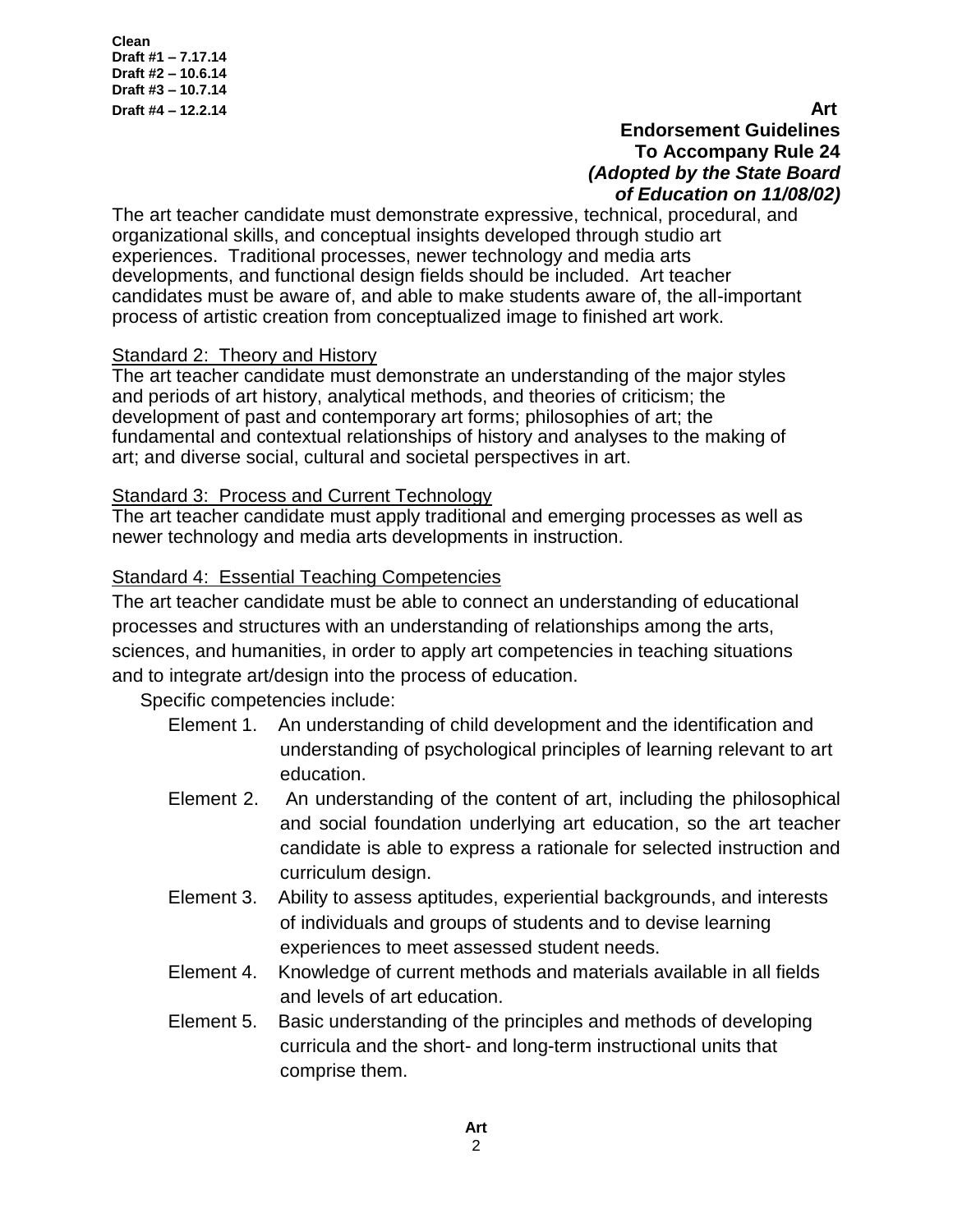**Clean Draft #1 – 7.17.14 Draft #2 – 10.6.14 Draft #3 – 10.7.14** 

**Draft #4 – 12.2.14 Art Endorsement Guidelines To Accompany Rule 24** *(Adopted by the State Board of Education on 11/08/02)*

- Element 6. The ability to accept, amend, or reject methods and materials based on professional assessment of specific teaching situations.
- Element 7. An understanding of evaluative techniques and the ability to apply them in assessing both the progress of students and the objectives and procedures of the curriculum.
- Element 8. The ability to engage in continuing study and to apply knowledge gained into self-evaluation and professional growth.
- Element 9. Recognize that art exists in multiple public and private venues and settings, such as museums, galleries, schools, homes, and other settings of public and private life, and use those settings to expand learning in art.
- Element 10. The ability to organize a safe, interesting, and positive classroom environment conducive to creativity, expression, and the making of art.

## Standard 5: Career Education

The art teacher candidate must be able to address various career opportunities in art which employ career-ready skills including creativity and innovation, communication, collaboration, critical thinking, and problem-solving.

# Standard 6: Professionalism

Art teacher candidates recognize they are lifelong learners and that learning is often collaborative. They demonstrate professional conduct and ethical practices, participate in professional development experiences specific to art and art education, draw upon art education research to inform practice, continuously reflect on their own practice, advocate for art education in schools and communities, utilize resources from professional art organizations, and administer the art program.

## The art teacher candidate must:

| Element 1 | take an active role in professional growth by participating in<br>professional development experiences that directly relate to the<br>learning and teaching of art; |
|-----------|---------------------------------------------------------------------------------------------------------------------------------------------------------------------|
| Element 2 | engage in continuous and collaborative learning that draws upon<br>research in art education to inform practice;                                                    |
| Element 3 | utilize resources from professional art organizations to advance<br>development as a reflective practitioner;                                                       |
| Element 4 | demonstrate an understanding of the administration and<br>management of a successful art program; and                                                               |